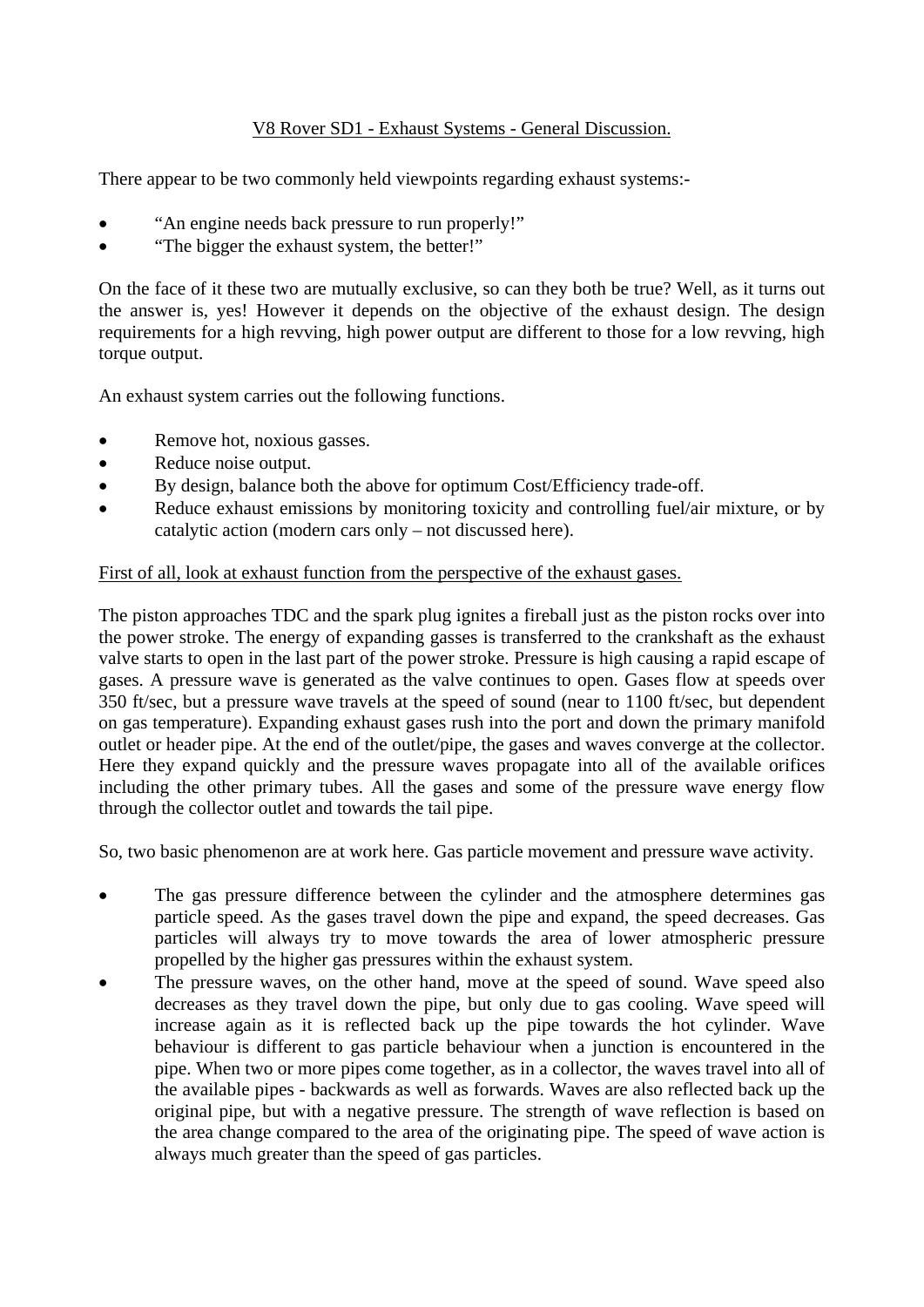The reflecting, negative pulse energy is the basis of wave action tuning. The basic idea is to time the negative wave pulse reflection to coincide with the period of exhaust and inlet valve overlap. The low wave pressure helps to pull in a fresh intake charge as the intake valve is opening and helps to remove the residual exhaust gases before the exhaust valve closes. Typically this phenomenon is controlled by the length of the primary header pipe.

Gas speed is also a double edged sword. Too much gas speed indicates that the system may be restrictive which hurts top end power. Too little gas speed tends to make the power curve excessively 'peaky' hurting low end torque. Larger diameter tubes allow the gases to expand; this cools the gases, slowing down both the gases and the waves.

Now the expanding gasses and noise associated with the explosions and pressure waves are rushing headlong towards the tailpipe and their sole mission in life is to upset the natives. Devising a silencing system to cope with a V8 Rover SD1 at full chat is going to depend upon an understanding of sound propagation, and the choice of available attenuation methods and materials (See later discussion).

Finally the task of tuning a system must be to accommodate the combination of primary pipe length, diameter and shape, collector method, the negative effect of silencers, plus taking account of the interference of pressure waves on each other. All this is beyond the capacity of the average owner which puts us firmly in the hands of commercial availability. But there are still choices.

So exhaust system design is a balancing act between these complex events and their timing. Even with the best compromise of primary exhaust pipe diameter and length, collector outlet sizing can make or break the best design. The goal for any exhaust system design is to create the best, most useful power curve, depending upon the application, but in the case of the V8 Rover SD1 from the viewpoint of the average driver in today's restrictive environment, low speed drivability with excellent acceleration will probably be the optimum choice, as opposed to "balls out" top speed with poor low speed drivability

Despite the theory, judgement of any design will be determined on the car by Dyno or Road testing. Exhaust designs have evolved over the years from theory, but the majority are still being built from 'cut and try' experimenting

# Summarising the criteria.

- Header primary pipe diameter (also whether constant size or stepped pipes).
	- o Despite many ideas about pipe sizing, usually the primary pipe size is related to exhaust valve and port size. Just think of it as trying to provide the smoothest possible exit route for the hot gasses with either, nil, or only smooth changes of outlet/primary pipe cross section.
- Primary pipe overall length
	- o Primary pipe length is dependent on wave tuning. Typically, longer pipes tune for lower rpm power and shorter pipes favour higher rpm power.
- Collector package including the number of pipes per collector and the outlet sizing.
	- o Collector arrangement is obviously dependent on the number of cylinders, the engine configuration (V-8, inline 6, etc.), firing order and the basic design objectives (interference or independence)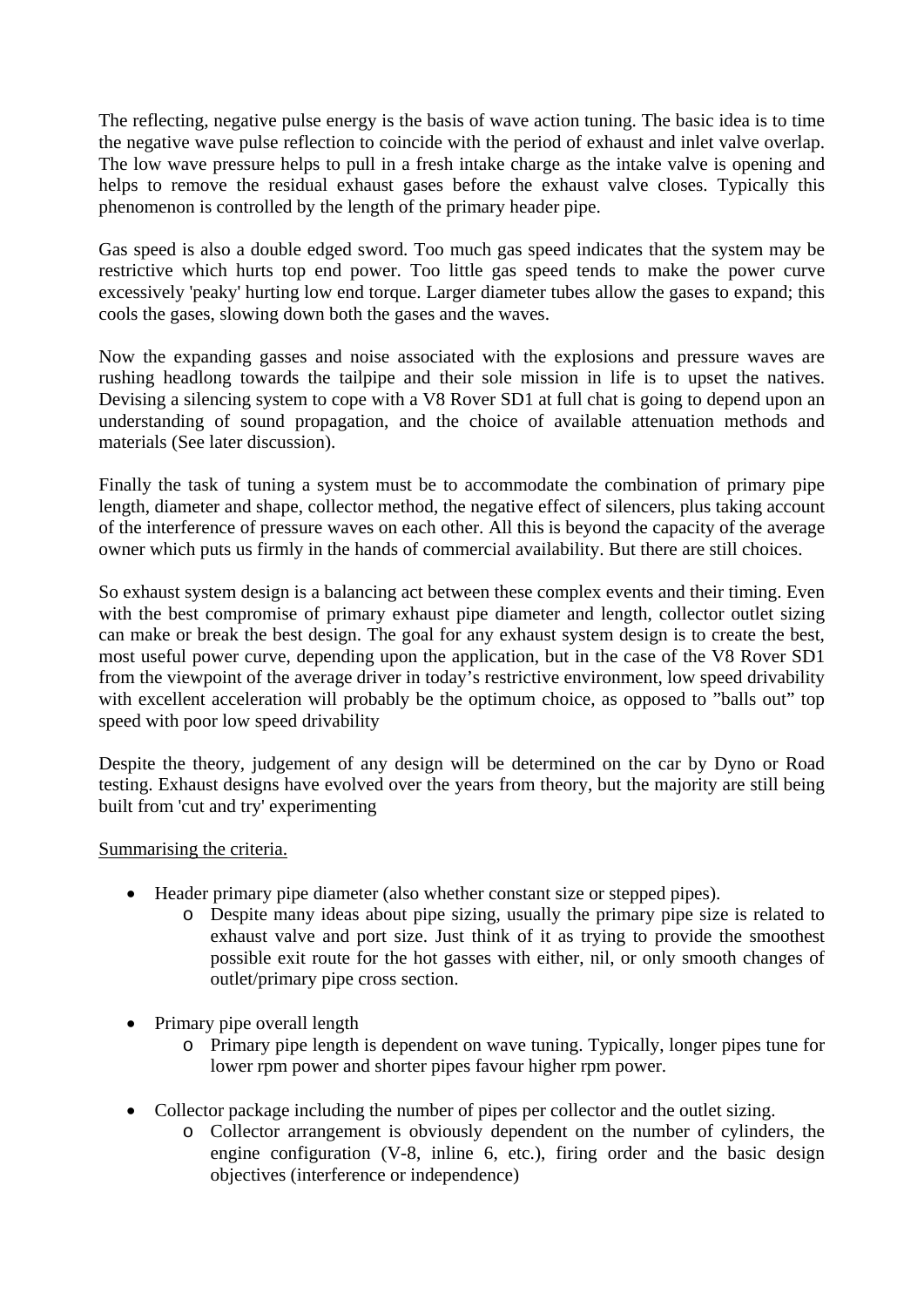- o The collector outlet size is determined by primary pipe size and exhaust cam timing.
- Silencer/tailpipe package
	- o Choice of silencing components gives an opportunity to go quietly, or not.
- Interference or independence tuning.
	- o Interference of the pressure waves causes a slowing of gas flow.

### Choice of Hardware.

After the air/fuel mixture burns, the leftovers consist of a variable amount of water vapour, a few unburned hydrocarbons (fuel), carbon monoxide, carbon dioxide, nitrogen oxides, sulphur dioxide, phosphorus, and the occasional molecule of a heavy metal, such as lead or molybdenum. These are all in gaseous form, and will be under a lot of pressure as the piston rushes them out of the cylinder and into the exhaust manifold. Oh Yes! I forgot! As Hot as Hell!

An exhaust manifold is usually made of cast iron. Its' primary purpose is to funnel several exhaust ports into one, so you don't need eight pipes sticking out the back of your Rover. Mmmnn! Hold that thought!!!!

Exhaust manifolds are usually quite restrictive to the flow of exhaust gas, and thus waste power because the pistons have to push on the exhaust gasses pretty hard to get them out. So, why a manifold, and why cast iron? There are two reasons. Apart from having all that lumpy metal to retain the heat, they are cheap.

The performance alternative to the manifold is a header. Where a manifold usually has several holes converging into a common chamber to route all the gasses away, a header has precisely formed tubes that curve gently to join the exhaust ports to the exhaust pipe. Not so cheap and also lots of surface area to radiate heat into the engine bay! (For a discussion regarding heat retention – see later).

The design of a solid manifold can only ever be a compromise whereas the design of a header may achieve significant improvements, yet still be limited by space and suitable materials.

Does this help? First of all, as with a fluid, exhaust gasses must flow as smooth as possible for maximum efficiency. Secondly, a header can be tuned to alter an engine's characteristics.

So, with exhaust gases leaving the engine under extremely high pressure, it's hard not to be aware of the noise barrage generated if they are allowed to escape to atmosphere directly from the exhaust ports. For the same explosive reason gunshots are loud, so engine exhausts are loud. It may be cool to drive around on the street with a chest-thumping 150 decibel roar, but society is intolerant to these intrusions. Hence, silencing components are introduced into the system.

Perceived Boy-Racer wisdom tells us that the right silencer design will generate more horsepower; however, any experienced Dyno technician will declare that the best silencers are no silencers at all! The Boy-Racers are only half wrong though, because a superior silencer design will lose less power that an inferior one.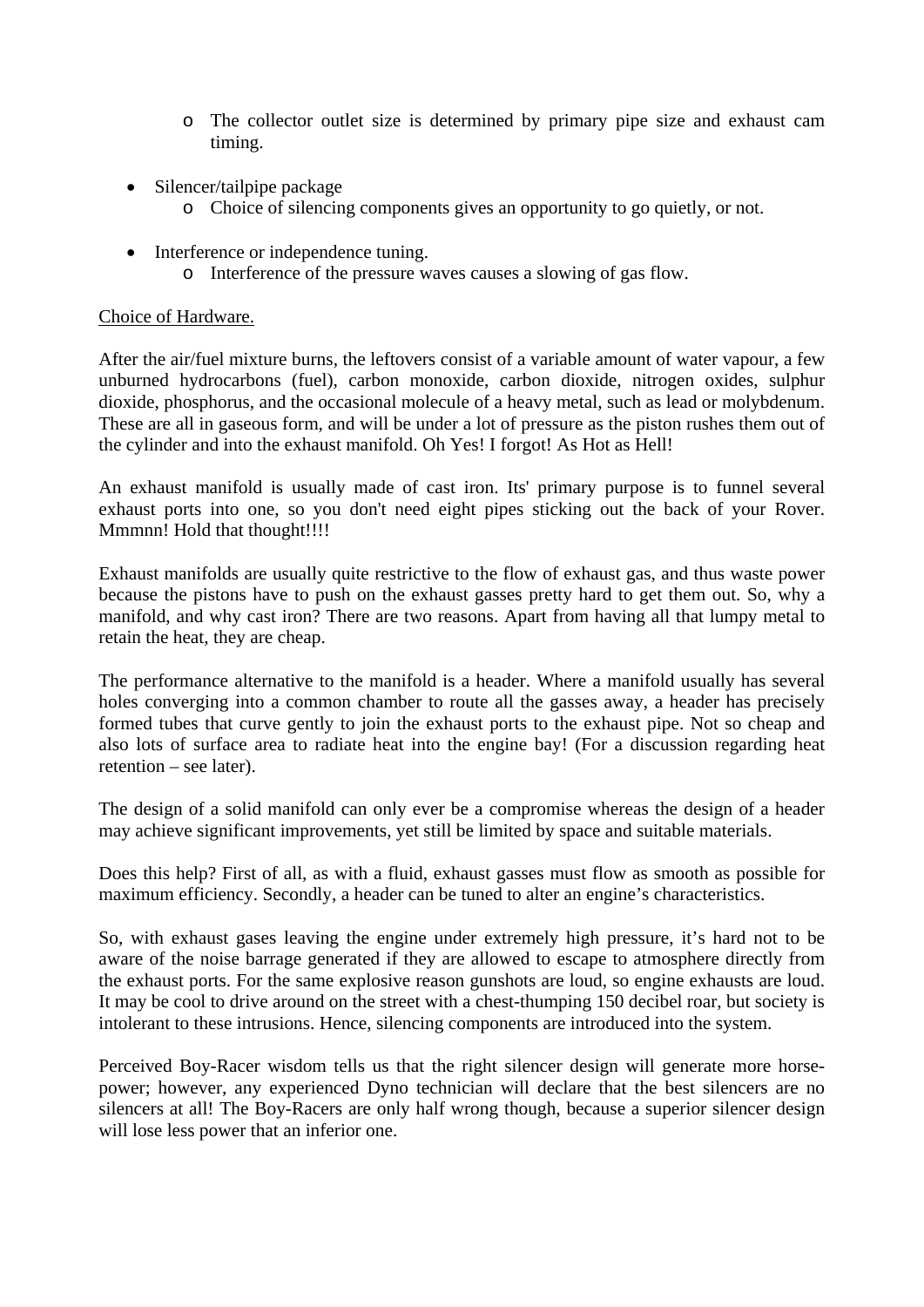## Types of Silencer

Silencers can take care of their chores by three methods, absorption, restriction, and reflection; and can be designed to use one or more methods at the same time.

- Absorption is probably the least effective at quelling engine roar, but the benefit is that they are also best at letting exhaust gas through. Absorption silencers are also the simplest and utilize a construction consisting of a perforated tube that goes through a can filled with a packing material, such as fibreglass or steel wool. This is similar to simply punching holes in the exhaust pipe, then wrapping it up with insulation. The good oldfashioned Cherry Bomb would be familiar to most readers. A trickier design is a straightthrough version, with a very large interior chamber where, instead of a simple perforated tube, there is a chamber inside that is much larger than the rest of the exhaust pipe. This design abates sound more efficiently than a standard straight-through because when the exhaust gasses enter this large chamber they slow down dramatically. This gives them more time to dwell in the sound insulation, and thus absorb more noise. The large chamber gently tapers back into the smaller size of the exhaust pipe, and the gasses are sent on their merry way to the tailpipe, with no loss of urgency.
- Restriction might be used in the worst OEM designs to generate noise abatement at the lowest possible cost, but restriction silencers have no efficiency advantages over other methods. To get an idea of how restriction works, place a flat hand over the tail pipe of a noisy system and note how the sound is reduced. Yet common sense tells us that the gasses can't get away so effectively, so any restriction placed inside the system introduces a loss of efficiency.
- Reflection is used in the most sophisticated type of silencer. They often utilise absorption principles in conjunction with reflection to make an ultimate high-performance silencer. Sound is a wave, so if, by design, two waves can be persuaded to cancel each other out, all that will be left over is poison and heat. It's not that simple of course, but you get the idea. If the outer casing is sized in length, shape and diameter in such a manner that the high-pitched engine sound (what we deem noise) is reflected back into the core of the silencer where it meets similar sounds coming the other way then it does not stretch the imagination to see how reflection might just work. If the whole lot is strategically packed with fibreglass to mop up any residual sounds then the reflection/absorbsion combination is at its most effective.

# The Exhaust Pulse

To gain more understanding of how headers and silencers do their job, look at the dynamics of the exhaust pulse itself. Exhaust gas does not come out of the engine in one continuous stream. Since exhaust valves open and close, exhaust gas will flow, and then stop, then flow again as the valves reopen. The more cylinders you have, the closer together these pulses run.

For a "pulse" to move away from the engine, the leading edge must be of a higher pressure than the surrounding atmosphere. The "body" of a pulse is very close to ambient pressure, and the tail end of the pulse is lower than ambient. Indeed, enough to be approaching a vacuum! Can that be true? Well the gas rushing away from a (just) closed valve would obviously induce a lower pressure at that point. The pressure differential is what keeps a pulse moving. I'm told that a wizard experiment to illustrate this is a coffee can with the metal ends cut out and replaced with plastic lids. Cut a hole in one of the lids, point it toward a lit candle and thump on the other plastic lid. What happens? The candle flame jumps, then blows out! The "jump" is caused by the high-pressure bow of the pulse just created, and the candle goes out because the trailing portion of the pulse doesn't have enough oxygen-containing air to support combustion.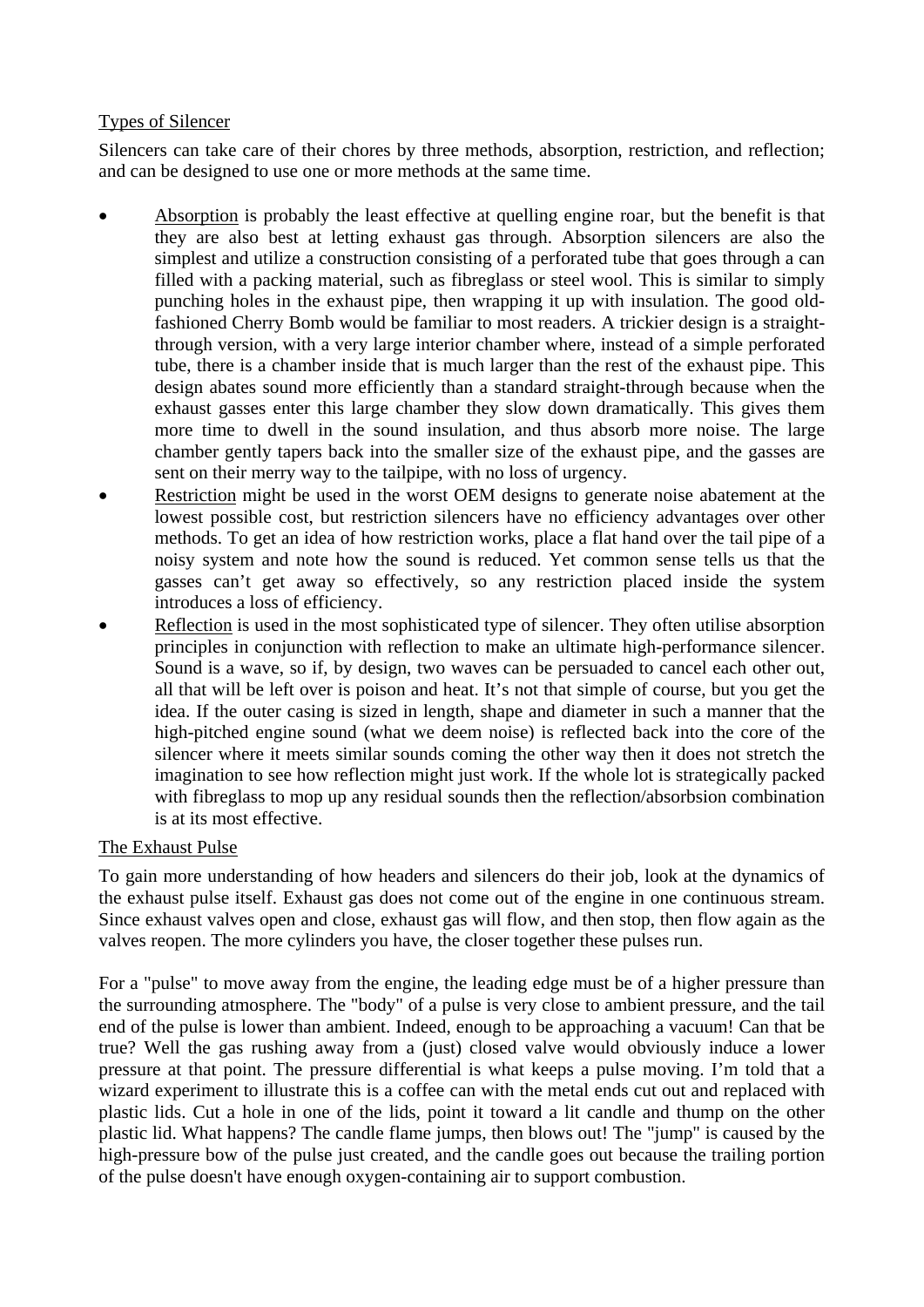Knowing, then, that exhaust gas is actually a series of pulses, designers use this fact to propagate motion towards the tailpipe. How? Imagine that a low pressure tail end of an exhaust pulse will definitely attract the high-pressure bow of the following pulse, effectively "sucking" it along. So the first pulse is rushing away from the engine because it has a high pressure leading edge and its trailing edge is sucking the next pulse along from behind.

Within the header, the runners are specifically tuned to allow the exhaust pulses to "line up" and "suck" each other along! But this brings up more issues, since engines rev at various speeds, the exhaust pulses don't always exactly line up. Therefore the designer is forced to optimise his header design to work most effectively around the peak power output characteristics of the engine itself. In the case of a V8 Rover SD1, somewhere around 3000 to 4500 rpm.

What then might cast-iron manifolds and restrictive OEM silencer systems actually be any good for? Thinking about it, this combination would be so good at "restricting", that in reality they'll ram the exhaust pulses together which actually enhances low-end torque because the gasses would only escape efficiently at lower repetition rates (i.e., lower rpm).

Something to keep in mind, though, is that even though such a combination may encourage globs of low-end torque, they are not the most efficient setup overall, since the engine has to work so hard to expel those exhaust gasses. At the other extreme, a header might do a pretty good job of additionally "sucking" more exhaust from the combustion chamber, so on the next intake stroke there can be lots more fresh air and fuel to burn.

Think of it this way: At 5000 RPM, your TP Vitesse is making over 300 exhaust pulses per second and there is a lot more to be gained by minimizing pumping losses as this busy time than optimizing torque production during the slow season. But the Vitesse was not intended to charge around at 5000 rpm, it had to spend most of its life burbling along at 1500 rpm, so headers were out of the question. Expressed another way, if Rover were producing an actual racing car at the time they produced a street-happy TP Vitesse, it would have had Headers rather than Manifolds.

So! Manifolds or Headers? You can still choose! And of course we do choose! Fit an aftermarket stainless steel exhaust system with gas flowed headers and chuffing great pipe diameters all the way to a 3" tailpipe, and our TP Vitesse will burn the socks off an identical car with an unmodified exhaust, when the revs are high. Now you know why! The same setup will probably be really horrible around town compared to the factory fitted option.

# General Rule of Thumb with Headers

If there was a choice with the available SD1 headers, the best high-revving horsepower can be had with headers utilizing larger diameter, shorter primary tubes. Headers with smaller diameters but longer primaries will give slightly better fuel economy and better street driveability.

### Can silencers make Horsepower?

The answer, simply, is no. The most efficient silencers can only emulate the same scavenging effect as a header, to help slightly overcome the loss of efficiency introduced into the system as back pressure. Because proven Dyno wisdom shows that an open exhaust system generates the most power, the introduction of both header/manifold and silencers can only degrade the available power output. So with any exhaust system the best you can hope for is a minimal loss. Pipe Sizing

Returning again to the postulation that "a bigger exhaust is a better exhaust", let's look at the size of the pipes from a different perspective? Heat! Exhaust gas is hot, and it would be good to keep